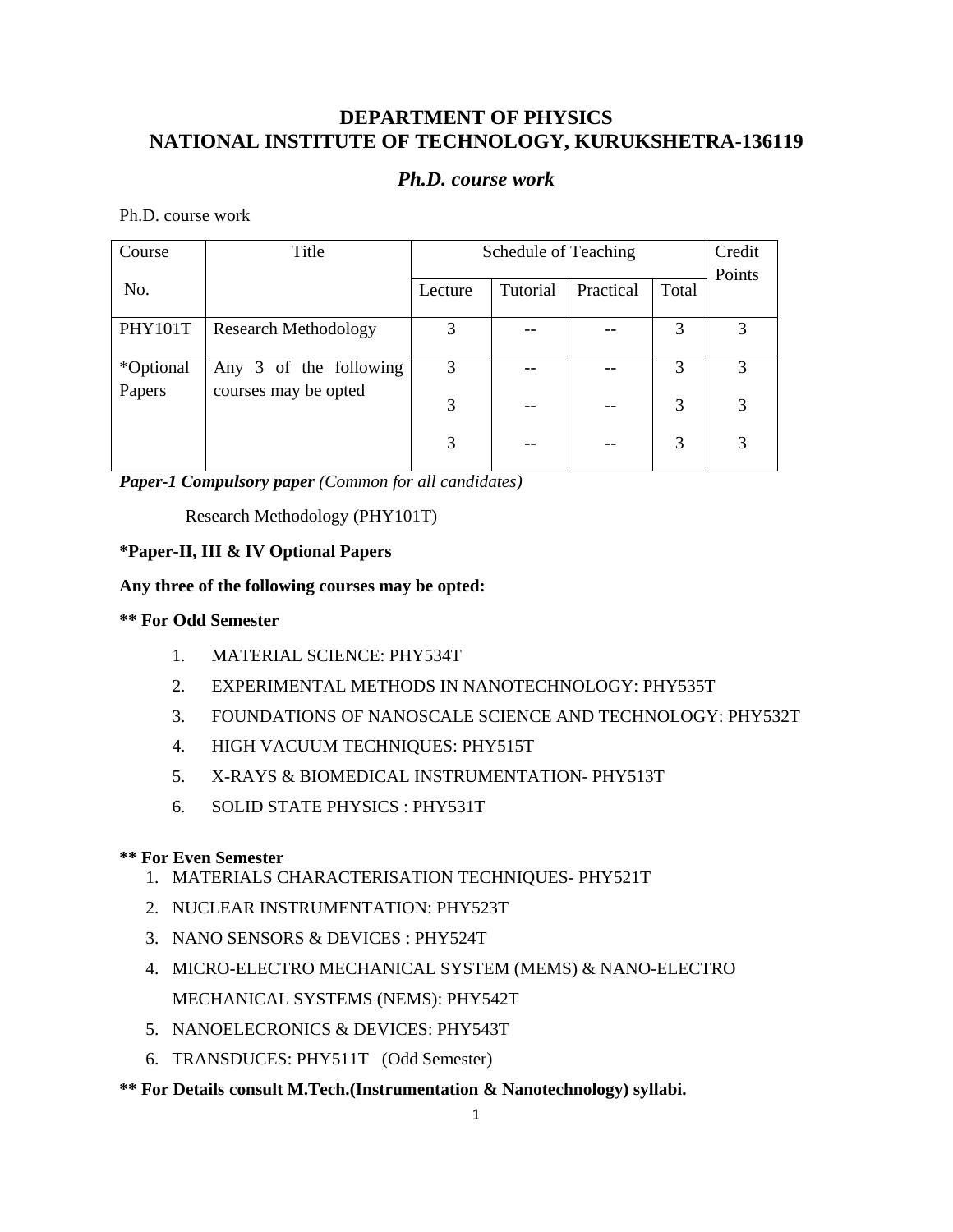# **Paper-1** *(compulsory paper)*  **Research Methodology (**PHY101T**)**

| Duration of Exam: 3 Hours | Credits :                         |     |
|---------------------------|-----------------------------------|-----|
|                           | Sessional :                       | 50  |
|                           | End Semester Exam:                | -50 |
|                           | Total<br><b>Contract Contract</b> | 100 |

*Note: The question paper will consist of 8 questions (2 from each section). Candidates are required to attempt any 5 questions.* 

#### *Section A*

**Introduction of Research Methodology**: Concept of research and its applications: characteristics features, objectives, scope, reliability and validity of research, Scientific process: Meaning and Definition, Steps involved in research process, a brief history of scientific process.

**Formulation of research problem:** Objectives of research problem. Research Design-Meaning, Need and features of good research design, defining problem, preparing research design analysis and interpretation of data, Basic Principles of Experimental Techniques. Importance and relevance of ethics and values in science and technology

#### *Section B*

**Scientific Methodology:** Meaning, Scope, Primary sources of literature survey- journal, patents etc. Secondary sources of literature survey - books, reference books, text books.

**Paper Writing and preparation of Dissertation:** Basic concepts of paper writing - Steps of paper writing, Methods of presentation, Precautions in preparing the research Dissertation – Concepts of bibliography and annexure, Discussion of results, Drawing conclusions, Giving suggestion and recommendation of concerned persons.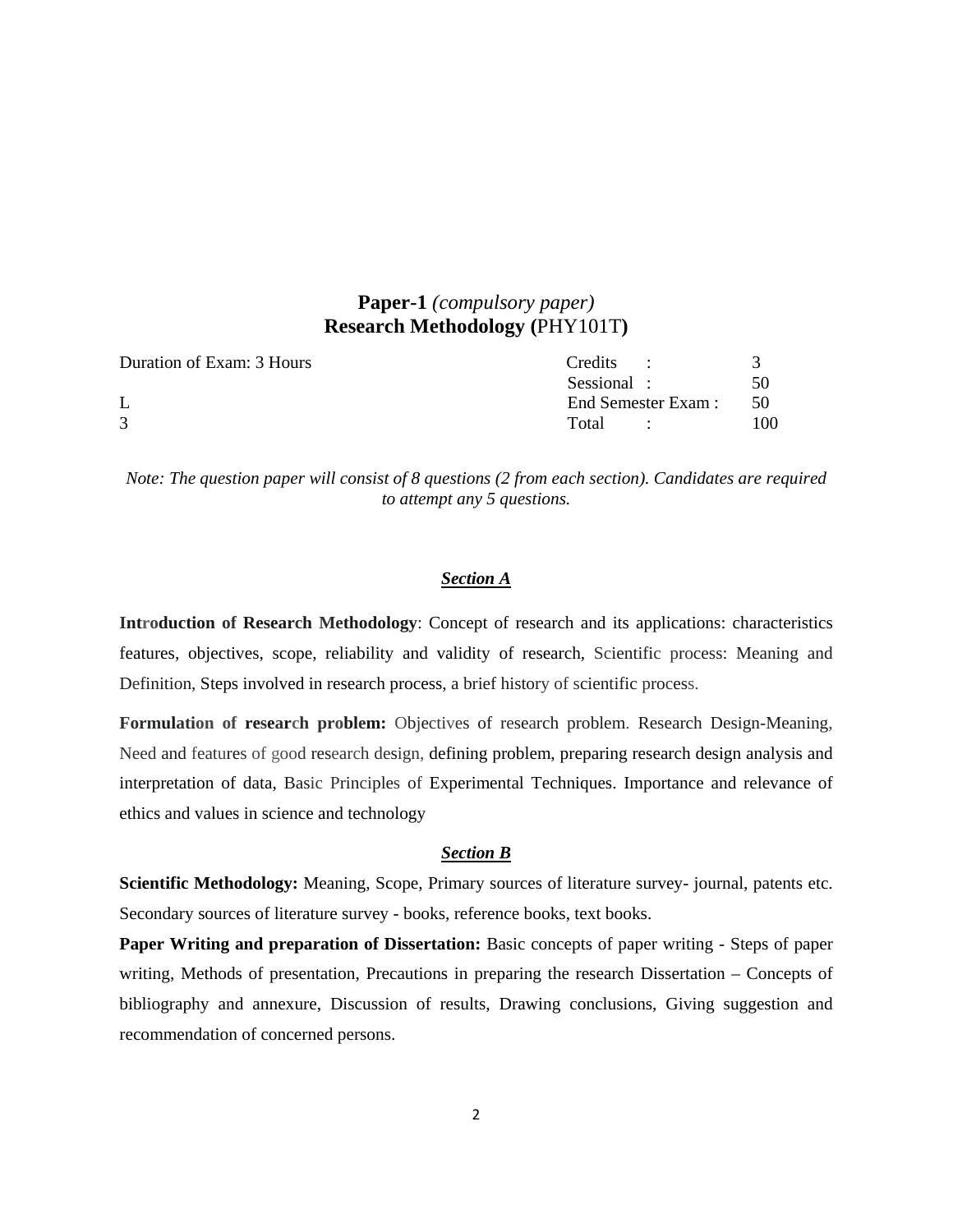#### *Section C*

**Computer applications:** Fundamental of computers – definition, types of computer, RAM, ROM, CPU, I/O devices. Operating system- definition and types of Operating systems. Use of software's – Word processing software, power point presentation methods, Microsoft Excel and Origin. Introduction to networking and search using internet.

#### *Section D*

**Statistical Modeling and Error Evaluation:** Mean and Median, Accuracy and Precision, Standard deviation, Relative standard deviation, Methods of reporting analytical data, Statistical evaluation of data-indeterminate errors. Correlation and regression, spectral analysis. Error analysis: Absolute and relatives errors. Type of errors in experimental data. Determinate (systematic), indeterminate (random) and gross sources of error and their effects upon the analytical results.

#### **Text and Reference Books:**

| 1. C.R. Kothari | : Research Method & Techniques (Second Revised Edition). |
|-----------------|----------------------------------------------------------|
| 2. S.Chandra    | : Computer Application in Phys Narosa Pub. House         |
| 3 J.Toppling    | : Errors of Observation and Their Treatment              |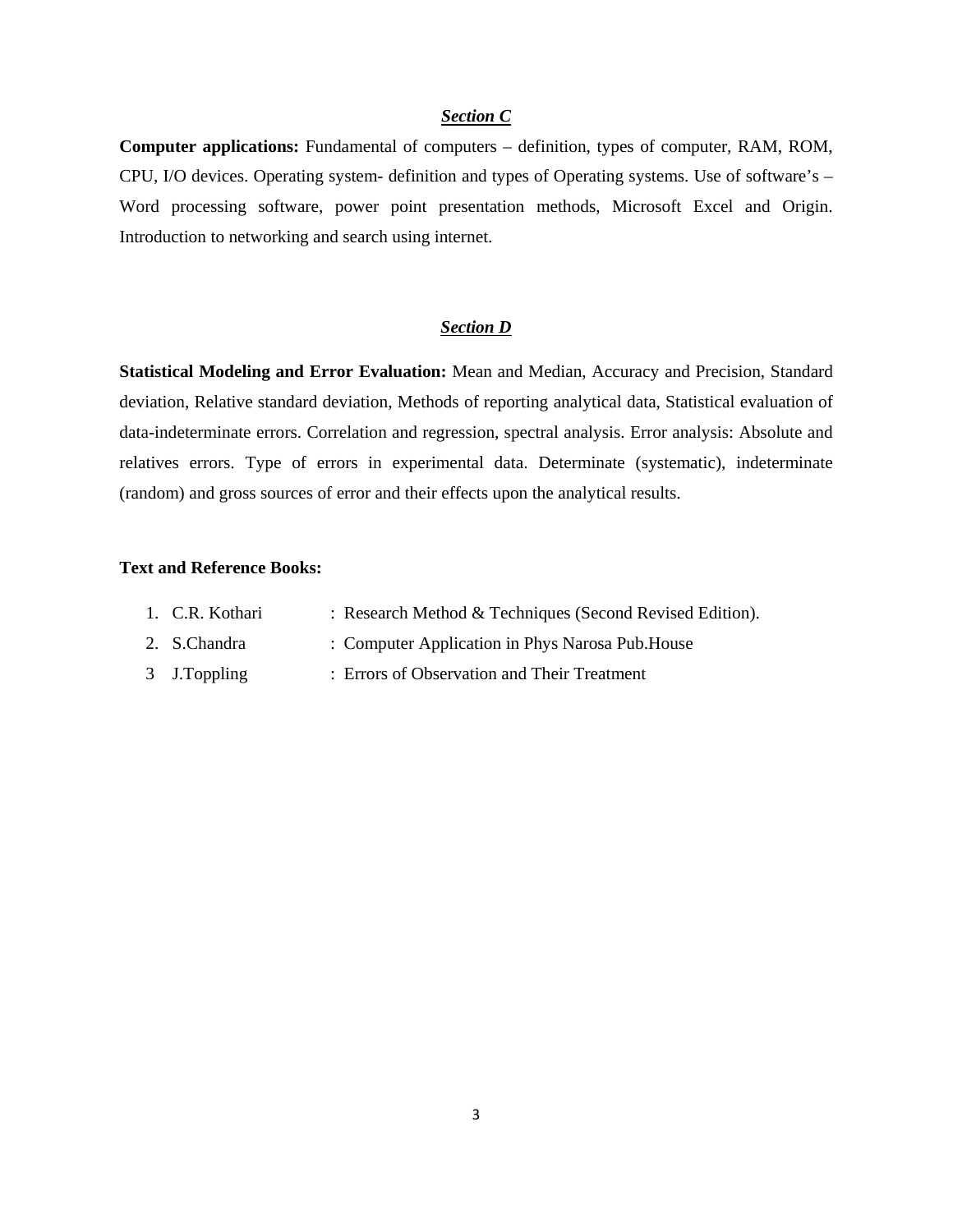### **Paper-II (Optional Papers)**

| Duration of Exam: 3 Hours | $Credit \t 3$  |       |
|---------------------------|----------------|-------|
|                           | Sessional : 50 |       |
|                           | Theory : 50    |       |
| $\mathcal{R}$             | Total :        | - 100 |

*Note: The question papers will consist of 8 questions. Candidates are required to attempt any 5 questions* 

#### **1. MATERIAL SCIENCE:** PHY534T

### **INTRODUCTION**:

Classification of materials, Structure property relationship in material, multiphase materials, Modern materials – polymers, ceramics, composites, nanomaterials.

#### **CRYSTAL IMPERFECTIONS**:

Point and line imperfections, Frankel Defects, Schottky defects, dislocations, Burger Vectors, Surface Imperfections, Stacking faults.

#### **DIFFUSION IN SOLIDS**:

Fick's law of diffusion, Temperature dependence of diffusion coefficients, The Kirkendall effect, the atomic model of diffusion.

#### **MAGNETIC MATERIALS**:

Magnetic behaviour of materials, classification of magnetic materials, Ferromagnetism and Antiferromagnetism, The soft and hard magnetic materials, magnetic bubbles and magnetic bubble memory.

### **DIELECTRICS**:

 Polarization and dielectric constant, Basic relationships, Frequency and temperature dependent dielectric constant, Claussius Mossotti equation, dielectric loss factor, basic considerations, relaxation time and activation energy, tangent of dielectric loss angle, displacement and complex dielectric constant and basic equations, ferrites.

#### **SUPERCONDUCTORS**:

Zero resistivity, critical magnetic field and critical current density, Meissner effect, Type I & II Superconductors, Josephson effect, High Tc superconductors, BCS theory of superconductivity.

#### **REFERENCE BOOKS:**

- **1. Material Science and Engineering**  V.Raghavan
- **2. Introduction to Materials Science for Engineers**  James F.Shackelford
- **3. Electrical Properties of Materials**  G.C.Jain
- **4. Material Science**

A.J.Dekker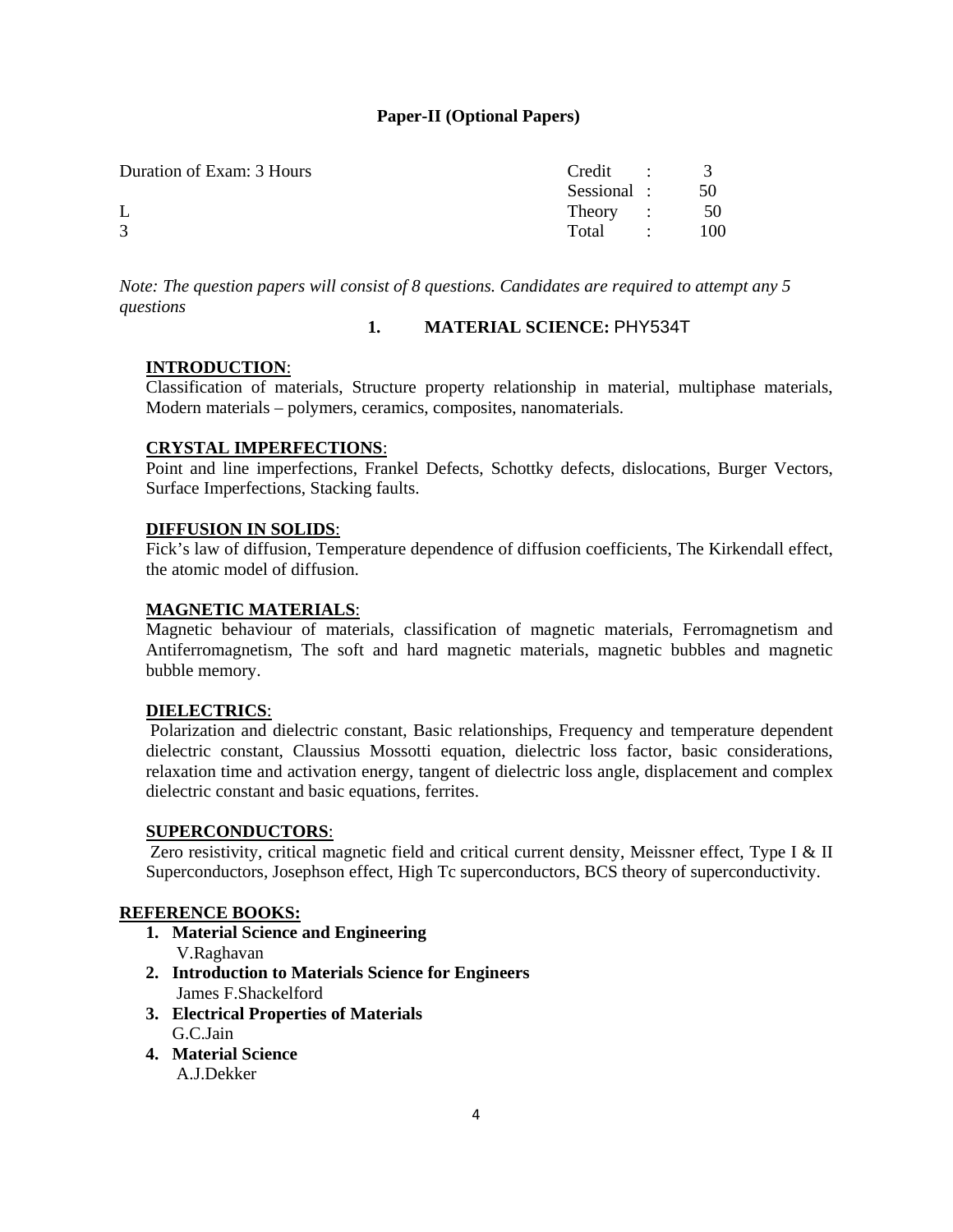### **2. NUCLEAR INSTRUMENTATION:** PHY523T

**Detection of nuclear radiations:** Introduction, Principle of nuclear detections, various detectorstheir characteristics and applications, Interaction of radiations with matter.

**Detection devices:** Gas ionization based detectors, ionization chambers, G.M.detectors, Proportional counters & their design considerations

**Semiconductor radiation detectors:** Homogeneous and Junction type (Diffused Junction, surfacebarrier Junction, Lithium ion drifted Junction, High purity Ge detector), Characteristics, fabrication and design considerations.

**Solid State Nuclear Track Detectors (SSNTD):** Basics of track etch generation and applications, detection thresholds, restricted energy loss. Basics of active measurement techniques for environmental radioactivity; beta/gamma radiation survey meter, Alpha Guard and shielding materials.

**Amplifiers and instrumentation circuits:** Photomultiplier tube, Input amplifiers, fast pulse amplifiers, pulse shaping circuits, pulse height analyzers, coincidence and anti-coincidence circuits

#### **SUGGESTED BOOK:**

Nuclear Instrumentation: W.J.Price. Solid State Nuclear Track Detectors- Principal and Applications: R.L.Fleischer, P. B.Price & R.M.Walker

Techniques for nuclear and particle physics experiments**:** W. R. Leo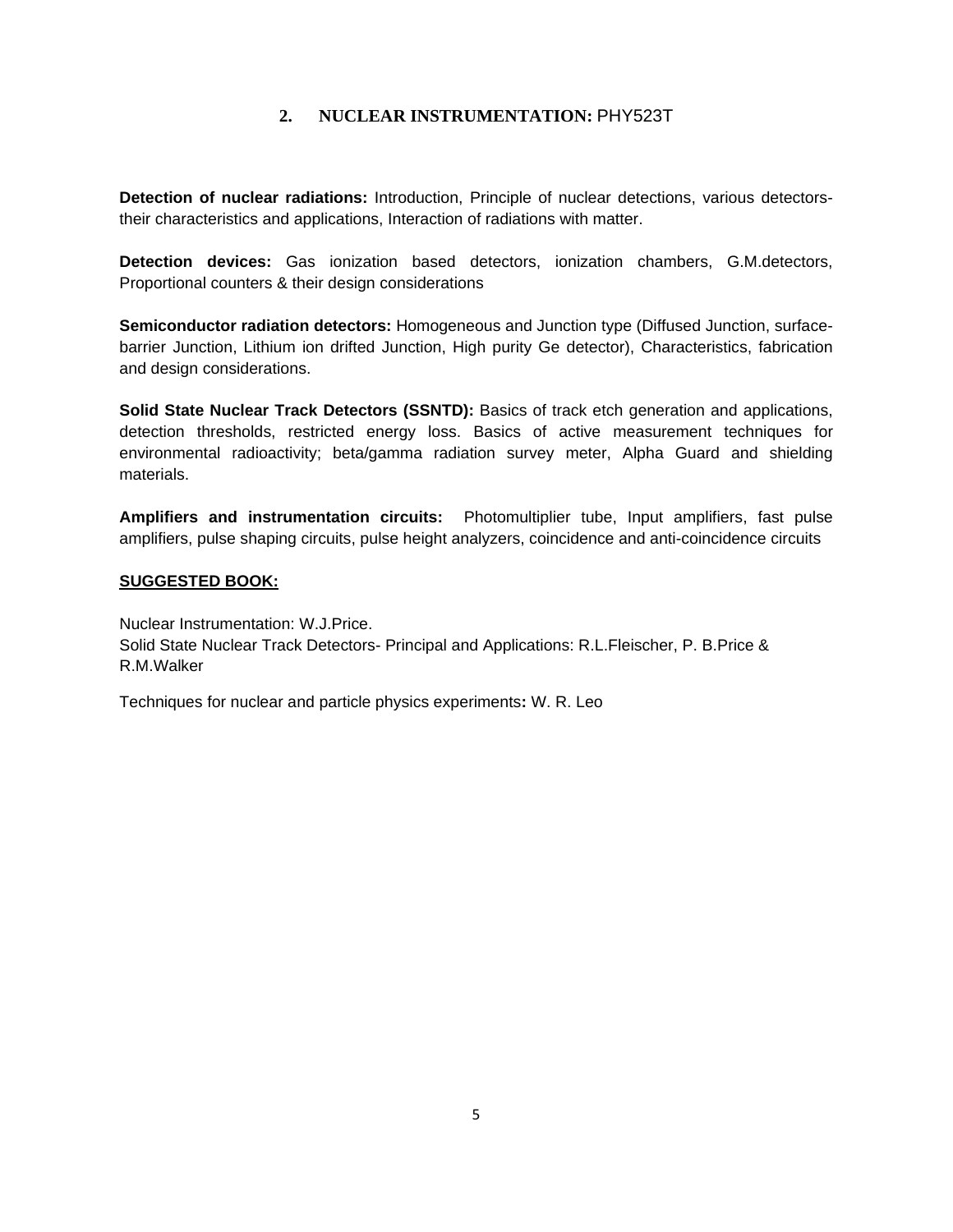### 3. **FOUNDATIONS OF NANOSCALE SCIENCE AND TECHNOLOGY: PHY532T**

#### **NANOTECHNOLOGY:**

Background, what is nanotechnology, types of nonotechnology and nano-machines, top down and bottom up techniques, atomic manipulation-nanodots, semi-conductor quantum dots, self-assembly monolayers, Simple details of characterization tools- SEM, TEM, STM, AFM.

#### **NANOMATERIALS:**

What are nanomaterials? Preparation of nanomaterials- solid state reaction method, Chemical Vapor Deposition, Sol-gels techniques, Electrodeposition, Ball Milling, Introduction to lithography, pulse laser deposition (PLD), Applications of nanomaterials

### **CARBON TUBES:**

New forms of carbon, Carbon tubes-types of nanotubes, formation of nanotubes, Assemblies, purification of Carbon nanotubes, Properties of nanotubes, applications of nanotubes.

#### **OPTICS, PHOTONICS AND SOLAR ENERGY:**

Light and nanotechnology, Interaction of light and nanotechnology, Nanoholes and photons, Solar cells, Optically useful nanostructured polymers, Photonic Crystals.

#### **FUTURE APPLICATIONS:**

MEMs, Nanomachines, Nanodevices, quantum computers, Opto-electronic devices, quantum electronic devices, Environmental and Biological applications.

#### **REFERENCE BOOKS:**

- **1. Nanotechnology-Basic Science and Emerging Technologies**  Mick Wilson, Kamali Kannangra Geoff Smith, Michelle Simons and Burkhard Raguse, Overseas Press.
- **2. Nanotechnology-A Gentle Introduction to the Next Big Idea**  Mark Ratner and Daniel Ratner, Prentice Hall
- **3. Nanotechnology**  Rebecca L Johnson, Lerner Publications.
- **4. Introduction to Nanotechnogy**  Charles P. Poole Jr., Chapman and Hall/CRS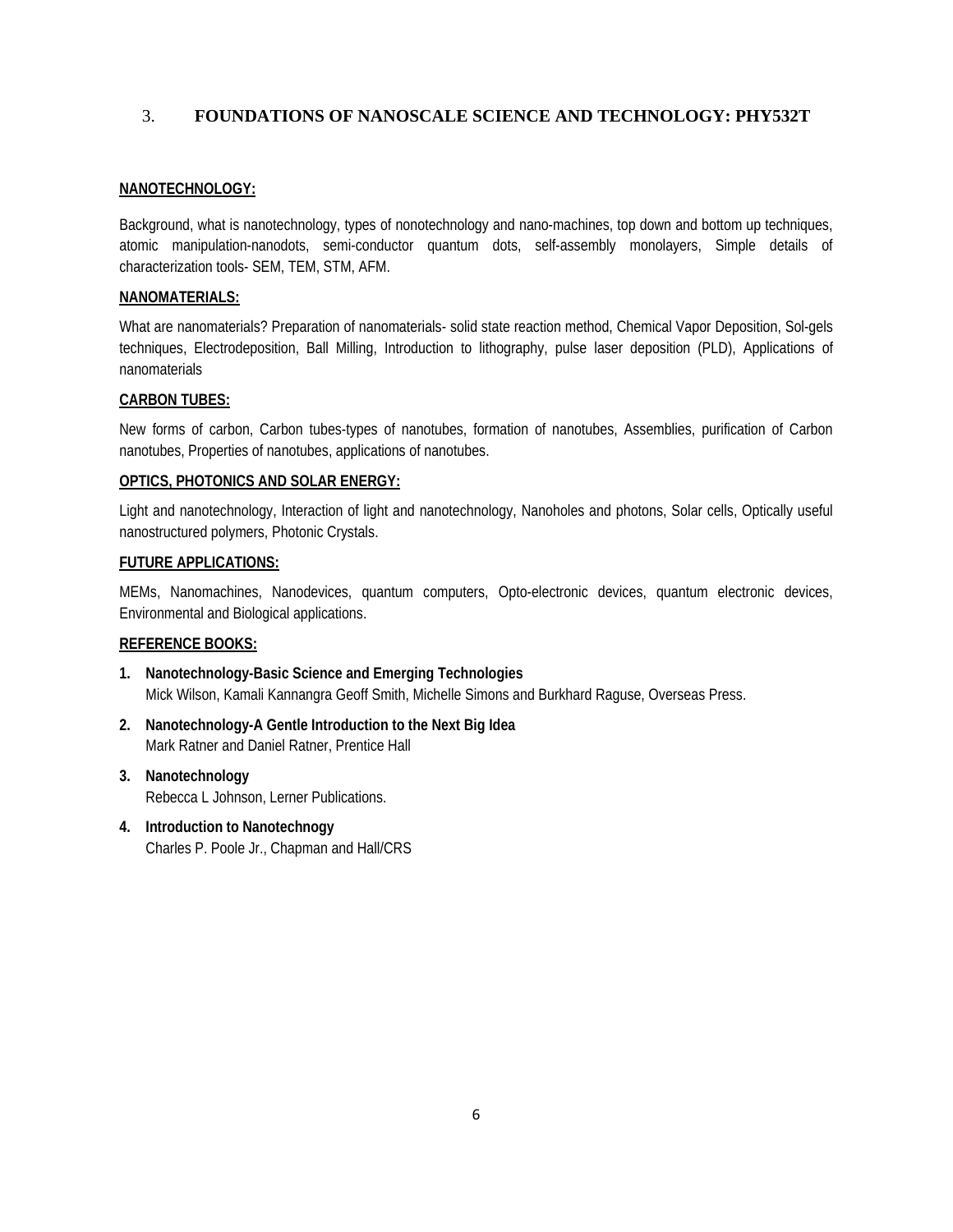### **4. MATERIALS CHARACTERISATION TECHNIQUES: PHY521T**

**X-Ray Methods**:Production and detection of X-rays, X-ray spectra, X-ray absorption and diffraction, Scattering factors (Atomic scattering factor and geometrical scattering factor), Reciprocal lattice, Diffractometers and spectrometers, Methods of analysis: Powder and Laue, Electron microproble analysis.

**Surface analysis techniques:** Auger, ESCA, ISS, SIMS, methods of surface analysis (principle, instrumentation and detection) Mass spectrometers and spectrographs, Moss bauer spectrometry, Neutron activation analysis, Nuclear magnetic resonance spectroscopy.

**Electron microscopy:** Electron microscope, construction, contrast, resolving power, depth of focus, specimen preparation, Scanning electron microscopy.

**Thermal analysis:** Gravimetric analysis, Differential thermal analysis.

### **BOOKS SUGGESTED:**

- 1. X-ray diffraction methods by BD Culity
- 2. Instrumental methods of Chemical analysis: Willard Merritt and Dean
- 3. Methods of Chemical analysis by Ewings
- 4. Electron microscopy of thin crystrals: Hirsch, Nicholson Pashley and Whelan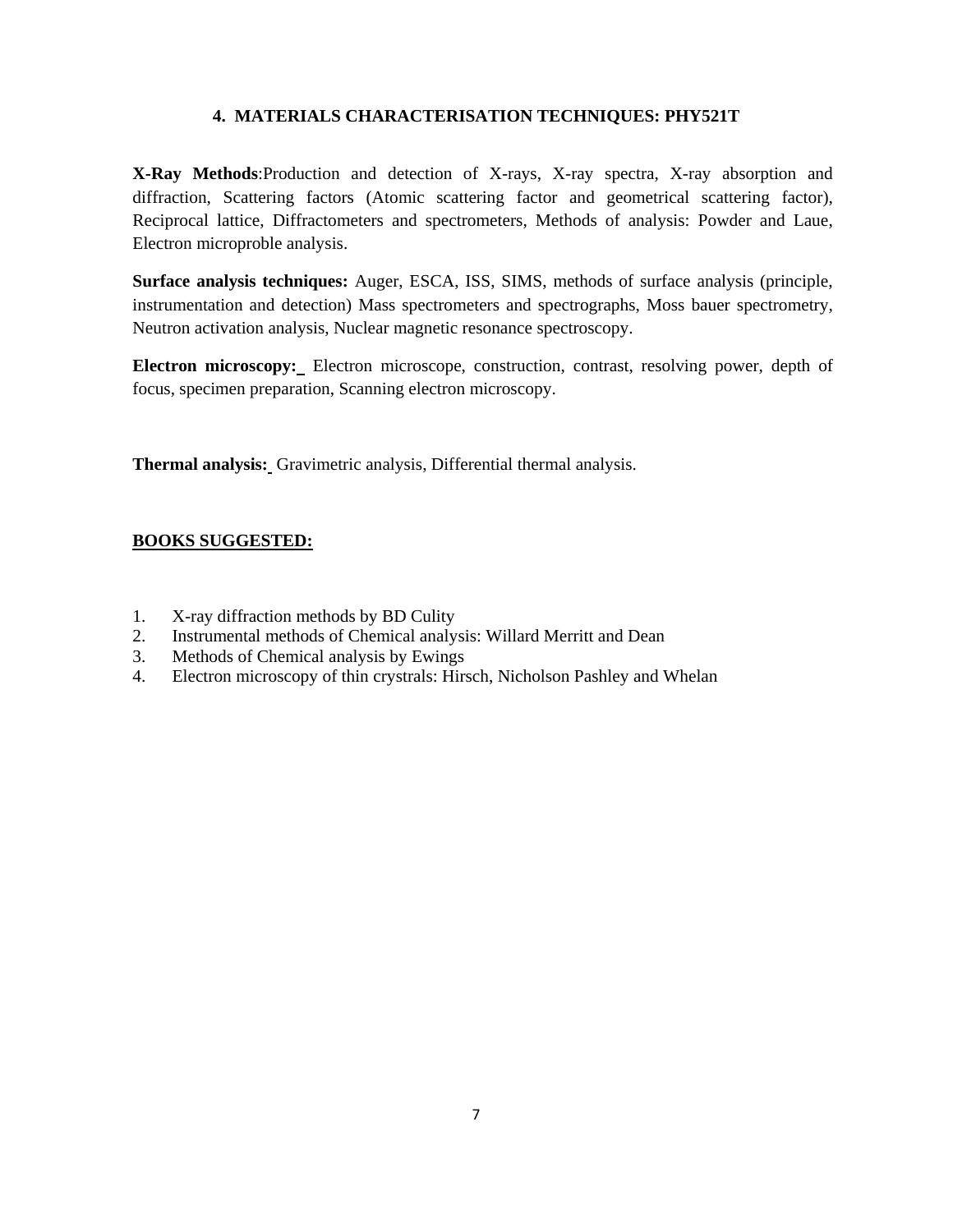#### **HIGH VACUUM TECHNIQUES- PHY515T**

Throughput, conductance and impedance, Production of vacuum-Mechanical pumps: Rotary pump, Roots pump & Turbomolecular pump, vapour jet and vapour diffusion pumps, their design Principles, construction, operational characteristics and use. Sorption of gases, gettering and getterion pumps, degassing of surfaces. Sputter- ion-pumps, Cryogenic pumps. Principle & working of various types of gauges, Leak detection. Materials, Fabrication techniques and vacuum components. Vacuum plumbing. Ultra high vacuum. Vacuum system design. Applications of high vacuum: vacuum coating, vacuum impregnation, freeze drying, fabrication of ICs, space simulation, ion implantation, particle accelerators, vacuum distillation.

#### **BOOKS SUGGESTED:**

- 1. Vacuum Science and Engineering by CM Van Atta
- 2. Vacuum Technology by Andrew Guthrie
- 3. Vacuum Technology An introduction by LG Carpenter
- 4. Vacuum deposition of Thin Films by L. Holland
- 5. High Vacuum Engineering by Alfred E. Barrington
- 6. Vacuum Technology by A. Roth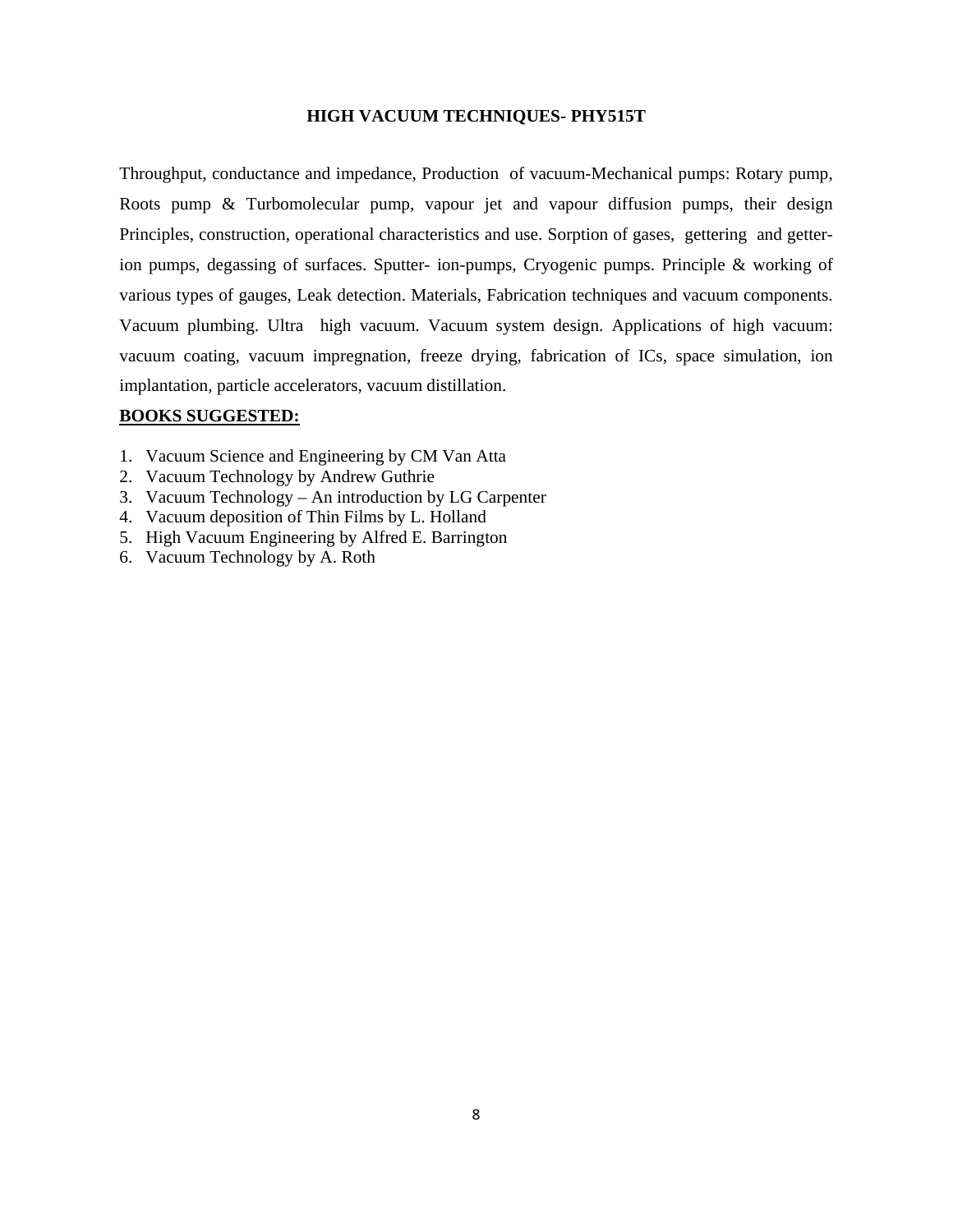## **MICRO-ELECTRO MECHANICAL SYSTEM (MEMS) & NANO-ELECTRO MECHANICAL SYSTEMS (NEMS): PHY542T**

#### **NANO-AND MICROSCIENCE, ENGINEERING AND TECHNOLOGY:**

Introduction and overview, MEMS and NEMS definitions, Taxonamy of Nano-and Microsystems, Materials used for synthesis and Design of MEMS and NEMS.

#### **NANO-AND MICRO SYSTEMS:**

Classification and considerations, Biomimetics, Biological analogies, and design–Biomimetics Fundamentals, Biomimetics for NEMS and MEMS, Nano-ICs and Nanocomputer architectures, Biomimetics and nervous systems.

#### **MODELING OF MICRO-AND NANOSCALE ELECTROMECHANICAL SYSTEMS:**

Introduction to modeling, analysis and simulation, basic electro-magnetic with application to MEMS and NEMS, modeling developments of micro-and nanoactuators, energy conversion in NEMS and MEMS.

#### **SYNTHESIS, DESIGN AND FABRICATION OF MEMS:**

Introduction, Deposition of multilayers, Microfabrication of microcoils / windings of copper, nickel and aluminium through electro deposition method, micromachined polymer magnets, axial electromagnetic micromotors, micromachined polycrystalline SiC microimotors.

#### **REFERENCE BOOKS:**

**1.Micro-Electro Mechanical and Nano-Electro Mechanical Systems, Fundamental of Nano-and Micro-Engineering**

Sergey Edward Lyshevski, Lyshevski Edward Lyshevski,CRC Press

**2**.**Nanomaterials:Synthesis,Properties and Applications** 

A.S.Edelstein and R.C.Cammarata(edits),Institute of Physics

**3.Micro-Electro Mechanical and Nano-Electro Mechanical Systems** 

Sergy Edward Lyshevski,CRC Press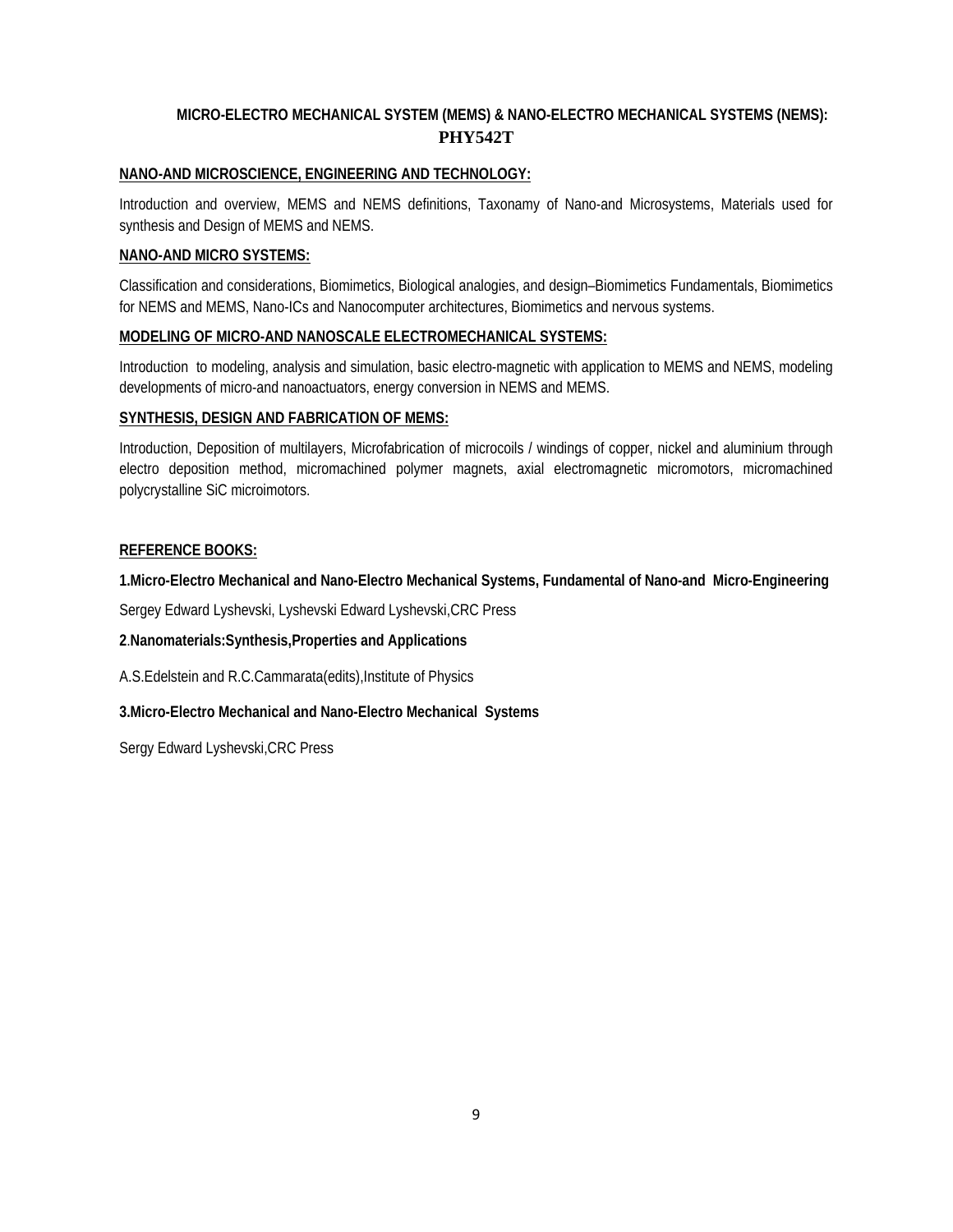### **X-RAYS & BIOMEDICAL INSTRUMENTATION-** PHY513T

**BIOPOTENTIALS AND ELECTRODES:** Origin of Bioelectric potentials. The electrode-electrolyte system. Polarization, polarizable and non-polarizable electrodes. Skin contact impedance. Electrodes for ECG, EEG & EMG, Microelectrodes.

**BIOMEDICAL RECORDERS**; Electrocardiograph, electroencephalograph & Electromyograph, Blood pressure measurement: direct and indirect methods.

**BLOOD FLOWMETERS:** Electromagnetic, Ultrasonic, NMR and Laser Doppler Blood flowmeters.

**PULMONARY FUNCTION ANALYSERS**: Respiratory volumes, wedge and ultrasonic spirometers. Fleisch pneumo-tachometer.

**X-RAY IMAGING:** X-ray machine. Image intensifiers & image noise. X-ray computed tomography. Emission computed tomography.

**MAGNETIC RESONANCE IMAGING:** MRI, Benefits and limitations of MRI

**ULTRASOUND IMAGING AND THERAPY**: Physics of ultrasonic waves. Generation, detection, absorption, reflection and diffraction of ultrasonic waves. Pulse echo system. Ultrasonic scanning: A-scanners & Bscanners. Real time ultrasonic imaging systems. Therapy with ultrasonic waves, Biological effects of ultrasonic waves.

**RADIOTHERPY**: Radiobiology and radiation physics treatment planning, Particle beam therapy (hadrontherapy), biological effects,

Dosimetry in modern radiation therapy, Dose measurement.

#### **BOOKS SUGGESTED:**

- 1. A handbook of Biomedical Instrumentation by RS Khandpur
- 2. Biomedical Instrumentation & Measurement by Leslie Cromwell, Fred J Weibell & Erich A Pfeiffer.
- 3. Medical Instrumentation: Application and Design by Webster.
- 4. Medicine & Clinical Engineering by Bertil Jacobson & John G Webster.